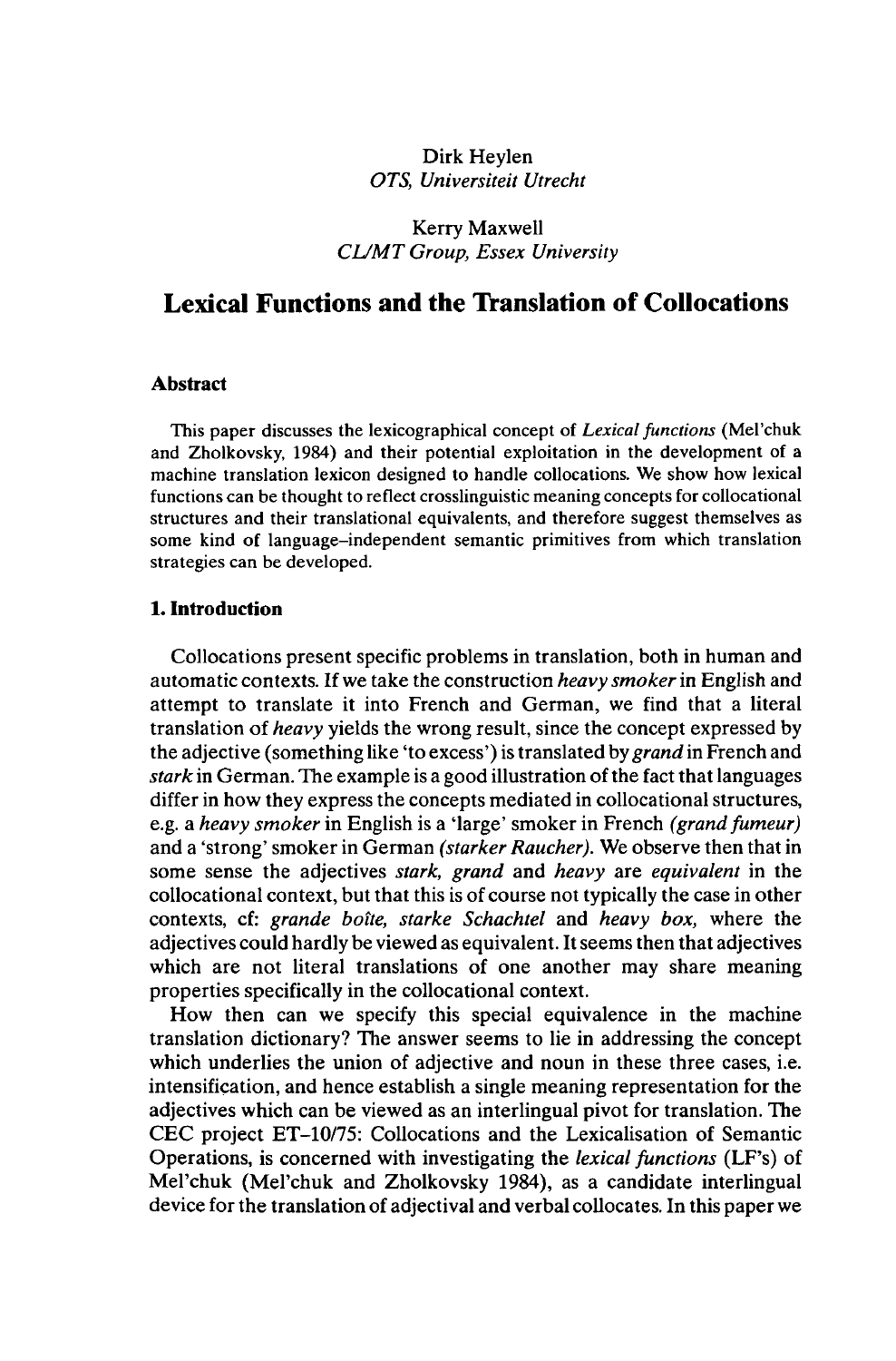will attempt to provide an overview of the key areas of research entailed by the project, including a characterisation of collocational structures, an evaluation of Lexical Functions and proposals for representation and translation strategies.

## **2. A characterisation of collocational structures**

In Mel'chuk's 'Explanatory Combinatory Dictionary' (ECD, see (Mel'chuk et al., 1984)) expressions such as *une ferme intention, une résistance acharnée, un argument de poids, un bruit infernal* and *donner une leçon, faire un pas, commetre un crime* are described in the lexical combinatorics zone. These 'expressions plus ou moins figées" are considered to consist of two parts - which we will call the *base* and the *collocate.* In the examples above the nouns are the bases and the adjectives and the verbs are the collocates. The idea that all adjective collocates and all the verb collocates share an important meaning component-roughly paraphrasable as *intense* and *do* respectively - and the fact that the adjectives and verbs are not interchangeable but are restricted with this meaning to the accompanying nouns, is coded in the dictionary using lexical functions (in this case **Magn** and **Oper).**

This class of loosely fixed combinations can be identified as collocations. We try to determine some properties that fit  $t<sup>1</sup>$  is set of expressions and that are compatible with a number of ways the term collocation is used in the literature.

Looking at several characterisations,<sup>1</sup> we see the following predicates surface repeatedly, albeit in different guises: *recurrent, idiomatic, contextually restricted, cohesive* and *arbitrary.* These notions can be summed up as 'collocations are cohesive, recurrent, arbitrary combinations of words which are not idioms but in which the (figurative) meaning of one part is contextually restricted to the specific combination".

Let us briefly explain these notions and see which properties we have used in our own characterisation. The first notion, *recurrence* is most typically captured in the definition of collocation as a 'recurrent combination ofwords that co-occur more often than expected by chance" (Smadja 1993). We have notincluded this notion in our definition, although we have used it to extract potential collocations from texts (see (Heylen et al., 1993)). It is a surface characteristic related to the occurrence of collocations.

The second notion pertains to the semantic properties of the parts making up the collocation and the way they are combined. In the ODCIE (Cowie and Mackin 1975), it is stated that a collocation is 'not an idiom because the meaning of the whole reflects the meaning of the parts".<sup>2</sup> Mel'chuk also says that they are not 'idioms stricto sensu". As far as the meaning of the parts is concerned it is said that 'one word has a figurative sense", but 'the other element appears in a familiar, literal sense". This second notion is not found in every definition of collocations. In most corpusbased approaches to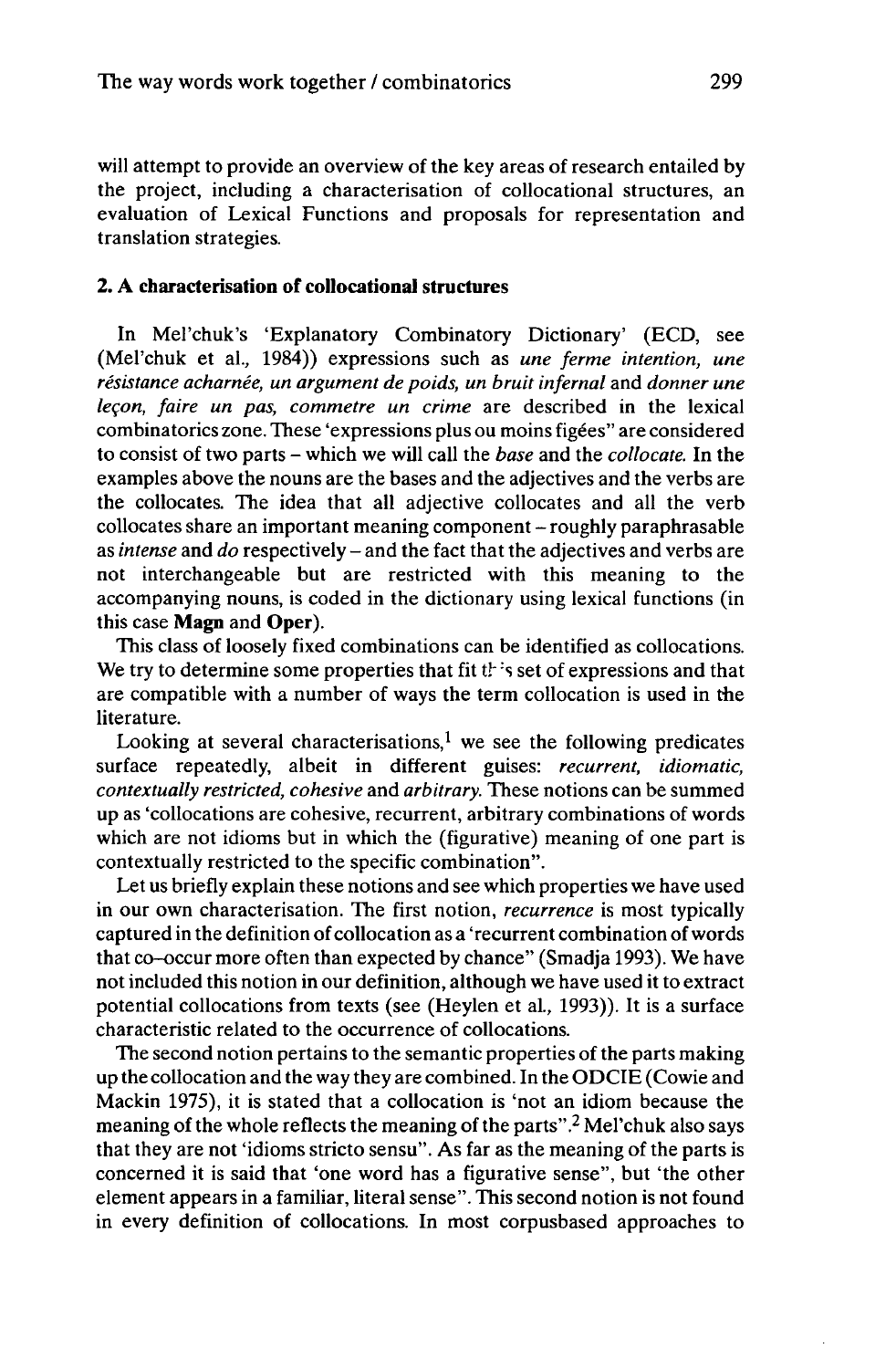collocations, for instance, this property is absent. It is not mentioned in the (Benson et al. 1986) definitions either. Another problem is that it is sometimes difficult to decide whether we are dealing with a figurative meaning or with a meaning which is not the primary meaning. The least we can say is that in most cases the meaning of the collocate is not its most prominent one.

Another way to say that this meaning is special, is by using the third notion. The particular reading of the collocate is one that is 'not found outside that limited context" (ODCIE). This means that one part is only used in this sense in restricted contexts (although some lexical variation is possible). Also the term 'loosely fixed combination" covers this property. It also ties in with the fourth notion, *cohesiveness* which meansthat 'the presence of one orseveral words of the collocation often implies or suggests the rest of the collocations". (Smadja, also BBI). We combine these notions by stating that the base of a collocation selects a specific word (or a limited set of words) to express a certain meaning and this selected word, the collocate, is only used with a limited set of bases to express this meaning. This combination of properties is responsible for the cohesion between the elements and probably also for their recurrence (certainly if we assume that the meanings are ones that are often expressed).

The fifth notion 'arbitrary' (Benson, Smadja) is sometimes also referred to as 'lexical'. There is no semantic reason why a smoker is 'heavy' in English and 'strong' in German. This is to a large degree determined by coincidental lexical selection.

Our notion of collocation is a combination of these properties (though it considers the first as a derived property rather than a criterial one), and adds the idea that to a large extent the figurative meaning of the part can be identified with lexical functions.

#### **3. Analysis of lexical functions**

In this section we provide a brief introduction to Mel'chuk's proposals concerning lexical functions (Mel'chuk et al., 1984), (Mel'chuk and Polguère 1987), (Mel'chuk and Zholkovsky 1988a). Broadly speaking, Lexical Functions (henceforth LF's) are used to describe systematically certain semantic and collocational relations existing between lexemes. They apply at the deep syntactic level of the Meaning–Text Model (MTM),<sup>3</sup> and are used to indicate either a set of phraseological combinations related to a keyword (argument lexeme to which they apply) or those words which can replace a keyword under certain conditions. We focus on the former class, called syntagmatic LF's.

A definition of the notion of lexical function can be found in (Mel'chuk and Zholkovsky 1988b: 51): 'A LF is a function in the mathematical sense representing a certain extremely general idea, such as 'very', 'begin', or 'implement', or else a certain semantico-syntactical role. A lexical function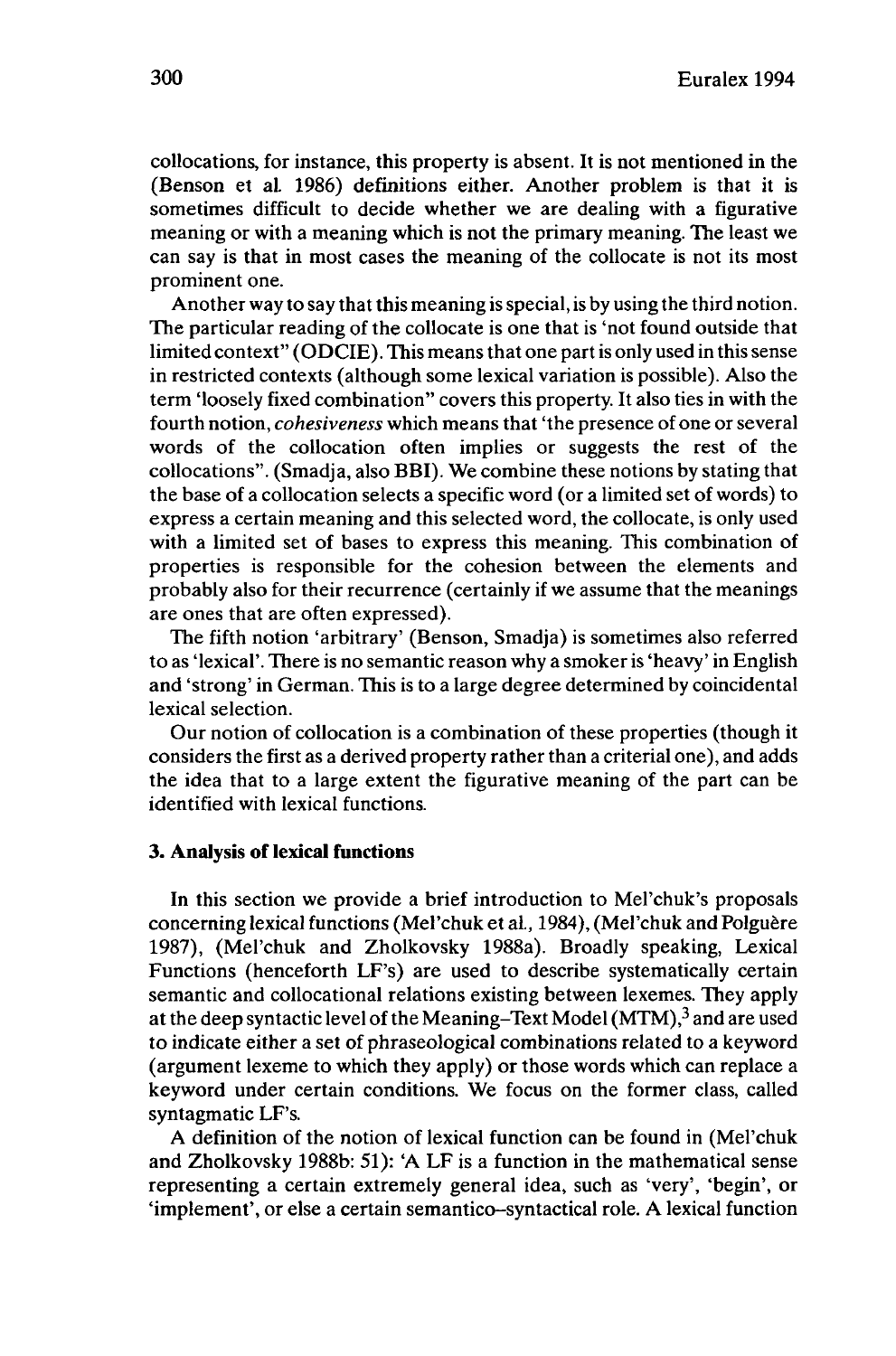f associates with a word  $W_0$  called its argument, or KEY WORD, the set of words and phrases which express – contingent on  $W_0$  – the meaning or role which corresponds to £'

We should note that the co-occurrence restrictions these lexical functions are intended to capture are those that are truely linguistic and not the restrictions between lexemes that 'cannot co-occur only because of their meanings and of our knowledge of the world'.<sup>4</sup> So the philosophy is that LF's are in no way intended to refer to the semantics of the lexemes over which they operate. We should note however that the relation denoted by *the LF itself* is somehow semantic in nature, cf: the LF **Magn** denoting 'intensification' and the LF **Degrad** denoting a process of 'becoming worse or bad'.

## **4. Issues in translation**

Despite their differences, the classical MT *transfer* and *interlingua* architectures share the same basic mechanics. Both fall within the paradigm that is concerned with mappings between symbolic representations that start and end with natural language. Differences between these architectures and their variants can be characterised by the number of representation levels, their interpretation, and the mappings between them. In a transfer architecture an expression in the source language will be analysed up to some specific level of representation. Next, the resulting structure is mapped onto a similar structure of the target language by specific transfer rules. From this structure the target language expression is generated. Interlingua systems assume a level of representation with structures that are shared by both the source and the target language. In this case no transfer mapping is necessary, or one could say that the transfer mapping is the identity function.

The project has tried to investigate the use of Lexical Functions as an interlingual device, i.e. one which is shared by the semantic representations of collocations in the language pairs.<sup>5</sup>

The typing of a collocation with such a function opens up the way to a treatment of collocations inside a given language module and hence to a substantial reduction in the number of collocations explicitly handled in the multilingual transfer dictionary. The existence of a collocation function is established during analysis. This information is used to generate the correct translation in the target language. To illustrate, the English analysis module might analyse (1) *heavy smoker* as (2) Magn(smoker). The transfer module maps (2) onto (3) Magn(fumeur) which is then synthesised by the French module to (4) *grand fumeur.*

The example points out that the translation strategy is a mixture of transfer and interlingua. The bases are transferred but the representation of the collocate is shared between the source and the target representation. This treatment of collocations rests, among others, on the assumptions that there are only a limited number of lexical functions, that lexical functions can be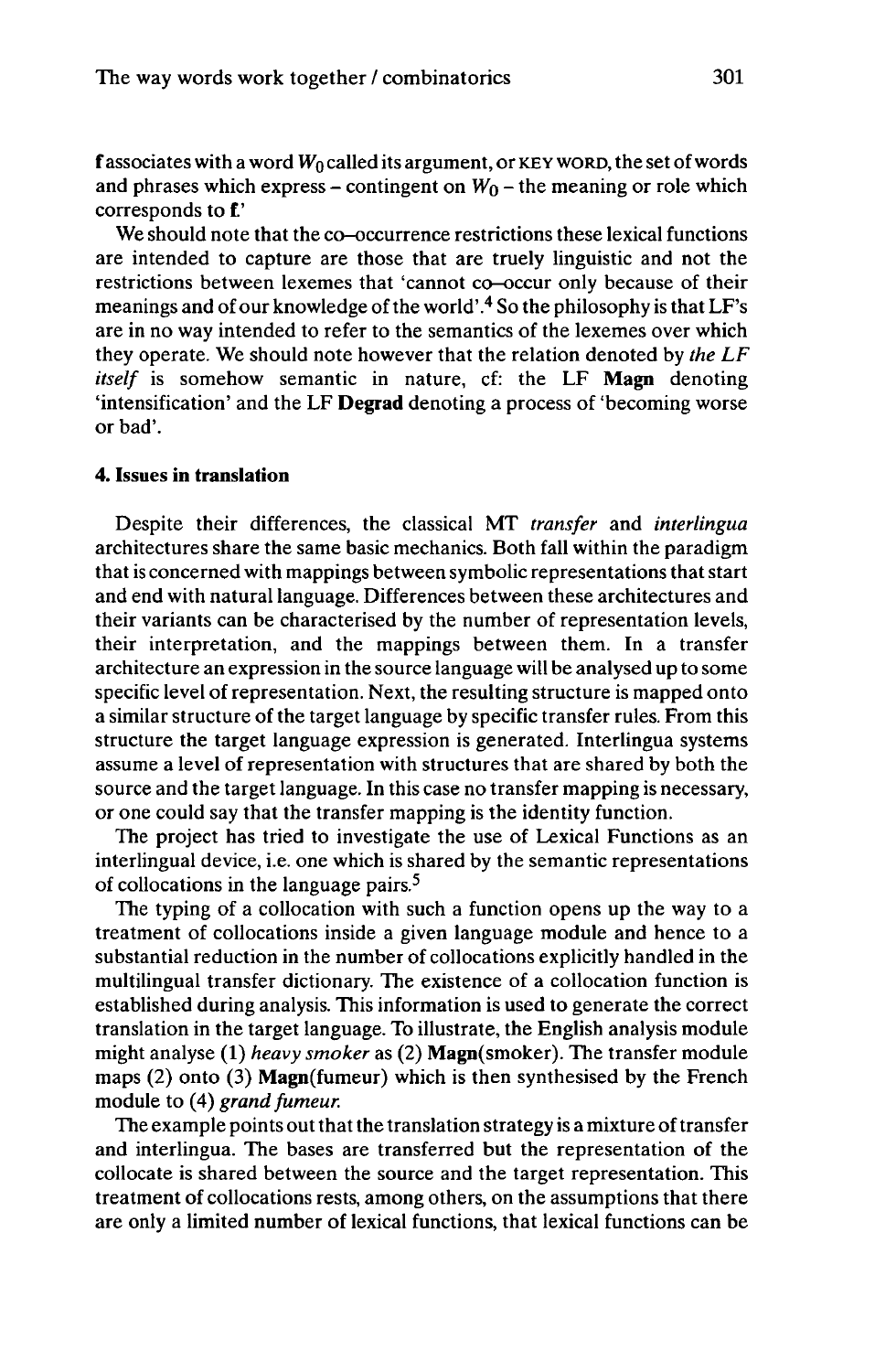assigned consistently, that all (or a significant number of) collocationsrealise a lexical function, that lexical functions are not restricted to particular languages, etc. In the following paragraphs we discusstwo problems. The first deals with the appropriateness of Lexical Functions as an interlingual device. The second is concerned with the problems that arise when collocations do not translate into collocations.

## **4.1 Lexical functions as interlingua 4.1.1 Overgenerality**

An important problem stems from the interpretation of LF's implied by their use as an interlingua - namely that *the meaning ofthe collocate in some ways reduces to the meaning implied by the lexical function.* This interpretation is trouble-free if we assume that LF's always deliver unique values; unfortunately cases to the contrary can be readily observed. An example attested from our corpus was the range of verb adverb constructions possible with the verbal head *oppose,* e.g. *adamantly, bitterly, consistently, steadfastly, strongly, vehemently, vigorously, deeply, resolutely.*

The function **Magn** is an appropriate descriptor in all cases since each adverb functions as a typical intensifier in this context. However each adverb also denotes some other meaning aspect(s), e.g. *consistently* suggests something like 'continuingly', *bitterly* suggests 'animosity', etc. These meaning aspects are not captured by the function, i.e. **Magn** refers to the intensification device inherent in each adverb but cannot say how these possible intensifiers differ. Now, one may argue that the difference between these adverbs can be highlighted in the semantic specifications (or definitions) associated with their individual entries in the lexicon. This does not, however, offer any consolation if our aim is to exploit purely LF's as an *interlingual* device at the point of translation. Their imprecision will mean that we have no means of distinguishing between the various intensifiers possible in the context of a given keyword, and hence will not have sufficient information to choose the correct translation where, correspondingly, multiple possibilities exist in the target language.

## **4.1.2 Possible enhancements**

It is essentially in addressing the issue of overgenerality that Mel'chuk introduces sub- and superscripts to lexical functions, enhancing their precision and making them sensitive to meaning aspects of the lexical items over which they operate. Superscripts are intended to make the meaning of the LF more precise, subscripts are used to reference a particular semantic component of a keyword. The introduction of such devices into the account of LF's demonstrates both the need for precision and the fact that it does seem necessary to address semantic aspects of lexemes standing in co-occurrence relations. In fact it has been suggested by some (e.g. (Anick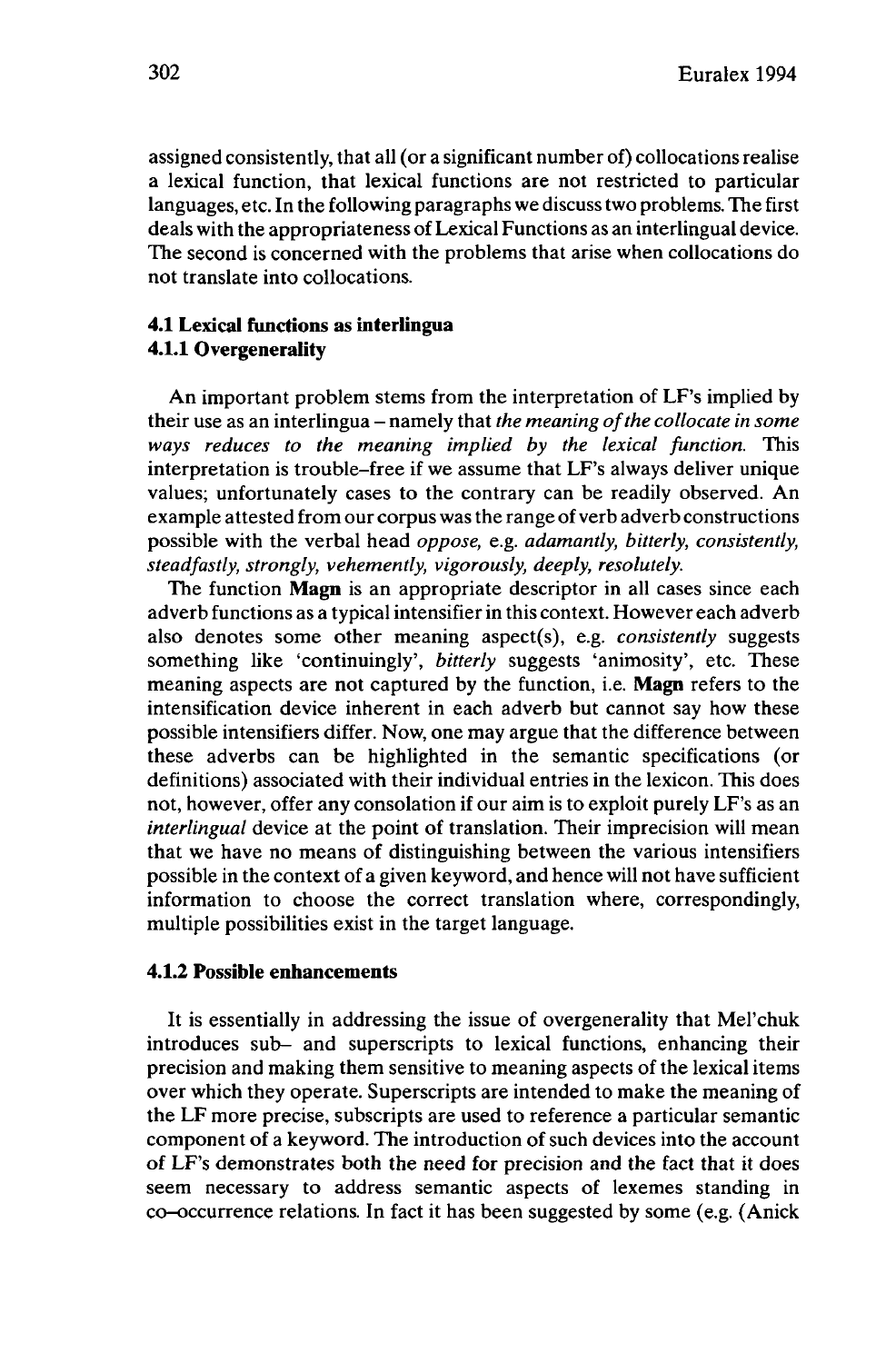and Pustejovsky 1990), (Heid and Raab 1989)) that collocational systems may be systematically predictable from the lexical semantics of nouns.

In an attempt to explore this notion further, we have investigated the approach to nominal semantics known as *Qualia* structure (Pustejovsky 1991) and considered how this may complement the LF notion to improve its descriptive power.<sup>6</sup> Among the promising avenues that occur to us are, firstly, the postulation of LF subscripts based on the four Qualia roles (assuming that these are the lexically most relevant aspects of noun semantics) and, secondly, the application of LF's to semantic (Qualia) structures rather than monolithic lexemes; e.g. the LF **Bon** is used in delivering evaluative qualifiers which are standard expressions of praise/approval. One could imagine application of the function over the Constitutive and Agentive roles ofthe noun *lecture,* to deliver: - Bon(Const:  $lecture) = informative and Bon(Agent: lecture) = clear.$ 

The Constitutive role refers to constituent parts of something; in this case, one could conceive its interpretation as the *contents* of the lecture. The Agentive role refers to the 'bringing into existence' of the noun. A *speaker* is clearly involved here so the value refers to a positive attribute of speech.

In both cases the idea is that the precision of the lexical function is essentially enhanced by appealing to the semantic facets of its argument.

### **4.2 Syntactic divergences**

A thorough analysis of the translational patterns exhibited by collocations reveals, inevitably, that there are cases which do not fit our basic assumptions about structural identity and lexical mismatches across language pairs. In other words, there are examples of collocations whose translations do not count as collocations according to our criteria. If we are to maintain a consistent interlingual approach to the translation of these cases, we must revise (extend) our LF-based approach accordingly, as we now discuss.

### **4.2.1 Compounding and lexicalisation**

Crosslinguistic analysis reveals many cases where nominal-based collocational constructs are realised as compounds in Germanic languages, e.g. bunch of keys -> sleutelbos.

The orthodox perception of LF's is that they embody *inter-* rather than *intra*-word relations, which implies that they cannot offer a description of the processes underlying word (or compound) formation. However a possible account of such phenomena may be developed from the concept of *merged* LF's cf: (Mel'chuk and Zholkovsky 1970). Merged LF's are intended to be used in cases where a value lexeme exists which appears to effectively reduce ("merge') an LF meaning and its specified argument to a single lexicalised form, rather than projecting a syntagmatic unit. We could argue that in cases of compound formation, exactly the same process is to be accounted for,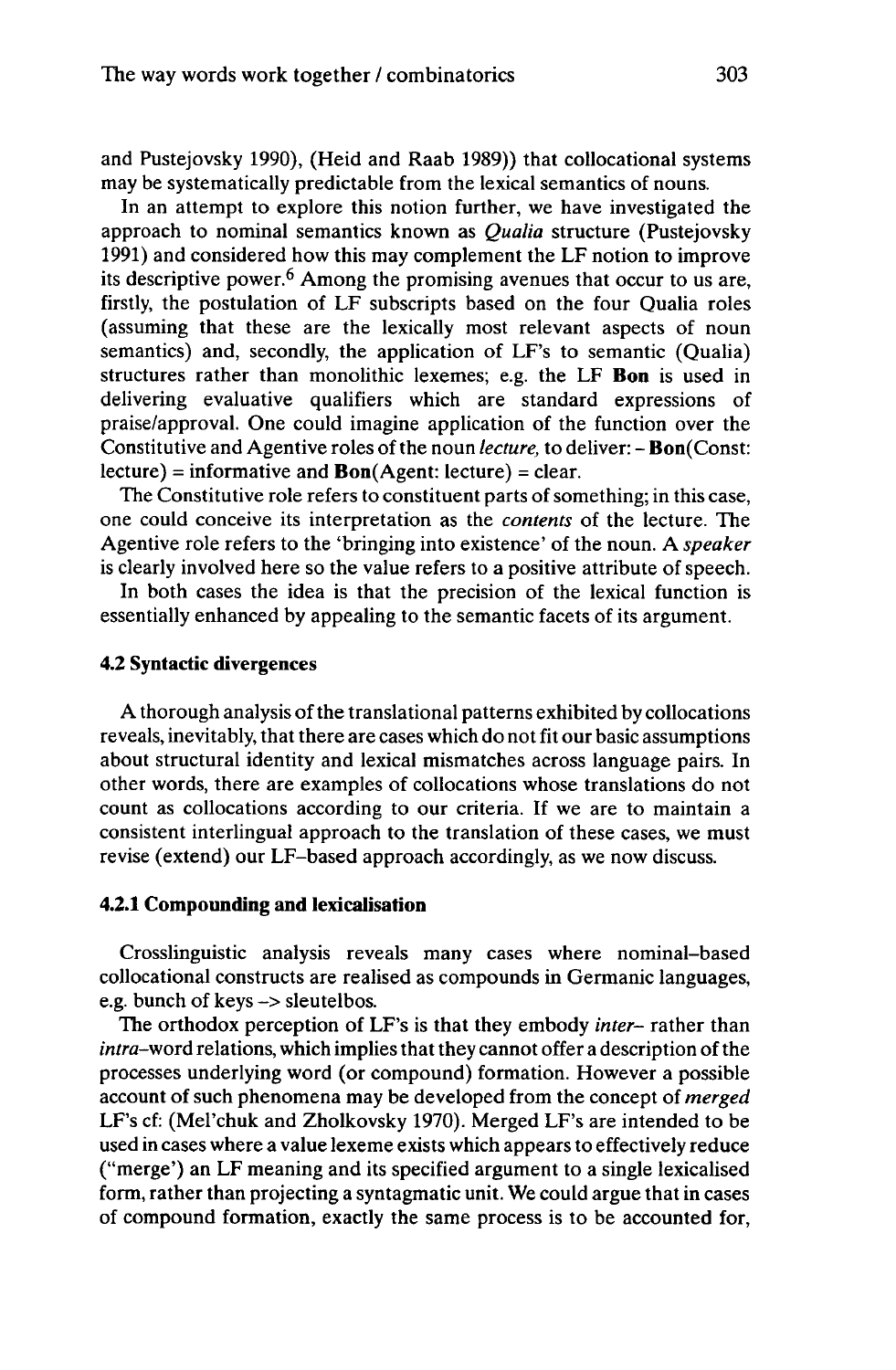since the compound embodies both the concept mediated by the LF and its argument lexeme. We could therefore allow compounds to be delivered as values of merged LF's, e.g. //**Mult**(sleutel)= sleutelbos.

We can effect a mapping between merged and unmerged LF's and therefore capture the correspondence between distinct structural realisations of the same concept through the use of Mel'chuk's *lexical paraphrasing rules.* Forinstance, one could conceive of a lexical paraphrasing rule as follows:  $-W + \text{Magn}(W) \leftrightarrow //\text{Magn}(W)$ .

Further examples exist where productive morphological processes (e.g. affixation) lead to the lexicalisation in one language of concepts that exist as syntagmatic constructs in another. Again, we suggest the use of merged LF's and corresponding mappings via lexical paraphrasing rules as a possible translation strategy in these cases.

## **4.2.2 'Literal' translation**

In some cases collocations are translated as ordinary 'literal' expressions. The regular existence of such translations would cause problems for our account if we were to assume that LF's were only to be used for Adjective-Noun combinations which count as collocations on some 'linguistic' basis connected with the figurative nature of the collocate. LF's could therefore not be used to describe such combinations as these and our interlingual mapping would break down. The answer may be to allow LF's into the domain of such combinations. The problem here is that we throw wide open the issue of overgenerality of LF's; if we allow LF's to apply to AN combinations of all kinds then the potential range of values associated with the functions will increase explosively. This issue remains a problem, though it may be alleviated by the postulation of 'default' values for certain LF's which could be overridden where lexically specific values (collocates) exist.

#### **5. Summary and conclusions**

In this paper we have discussed how the lexicographical concept of*lexical functions* introduced by Mel'chuk to describe collocations, can be used as an interlingual device in the machine translation of such structures.

Our use of lexical functions as an interlingua assumes that the relevant aspects of the meaning of the collocate are fully captured by the LF. The LF therefore determines the accuracy of translations, which may be impoverished due to the generalised nature of basic LF's. We have suggested some ways in which LF's can be enriched with lexical semantic information to improve translation quality.

The interlingua level abstracts away from specific syntactic realisations. Given that collocations may translate as non-collocations, we have to also